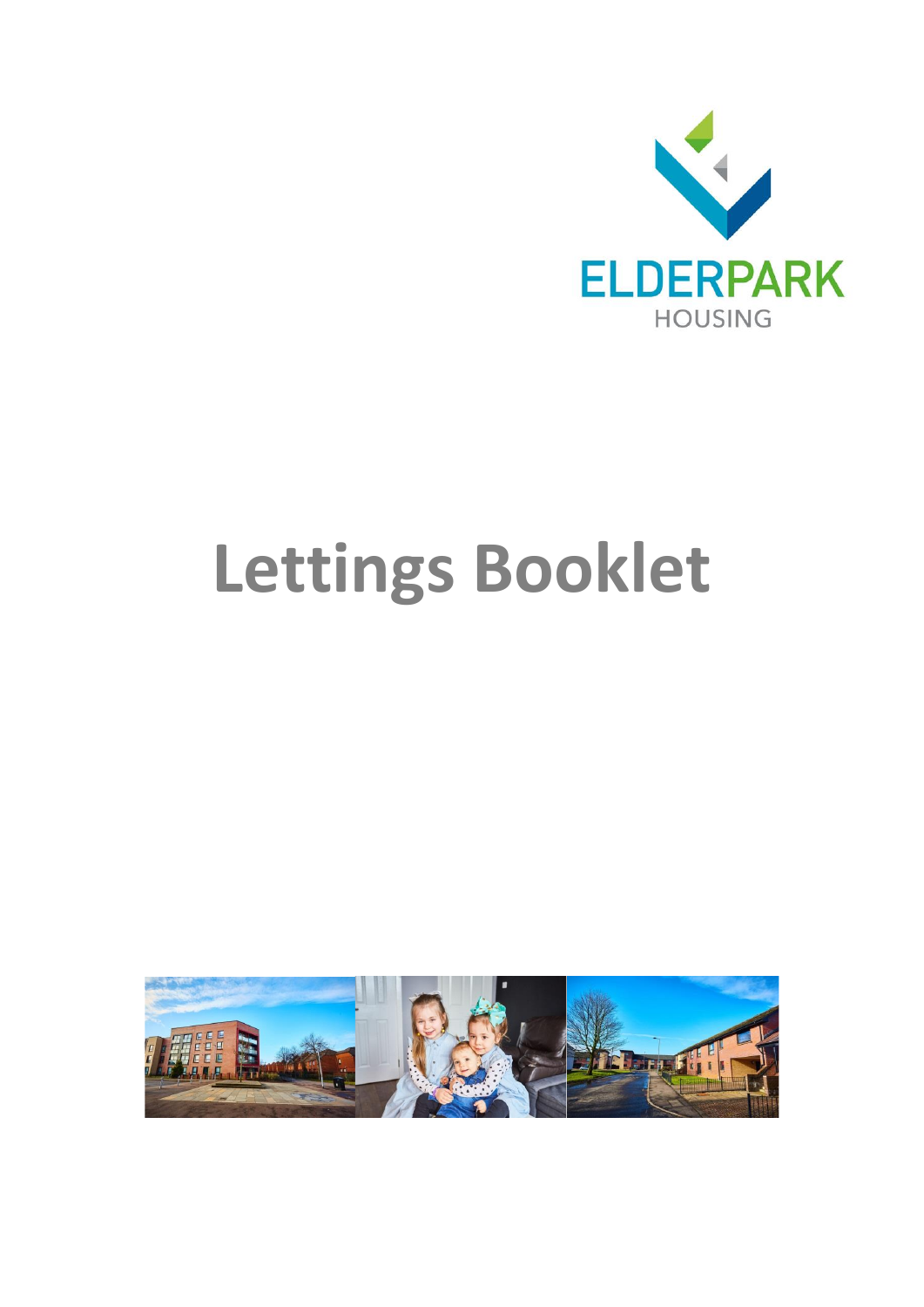# **Contents**

- 1. Our Objectives
- 2. Stock Profile and Re-lets in 2019/20
- 3. The Allocation Process
- 4. How We Let Our Properties
- 5. Housing Need Points
- 6. Exceptions
- 7. What Happens To Your Application Form
- 8. Applications Suspended From Receiving Offers
- 9. Why Might Your Application Be Cancelled
- 10. How Do You Appeal
- 11. Complaints
- 12. Homelessness
- 13. Other Housing Associations in the Area
- 14. Homeless Accommodation
- 15. Housing Advice
- 16. Your Views on the Letting Process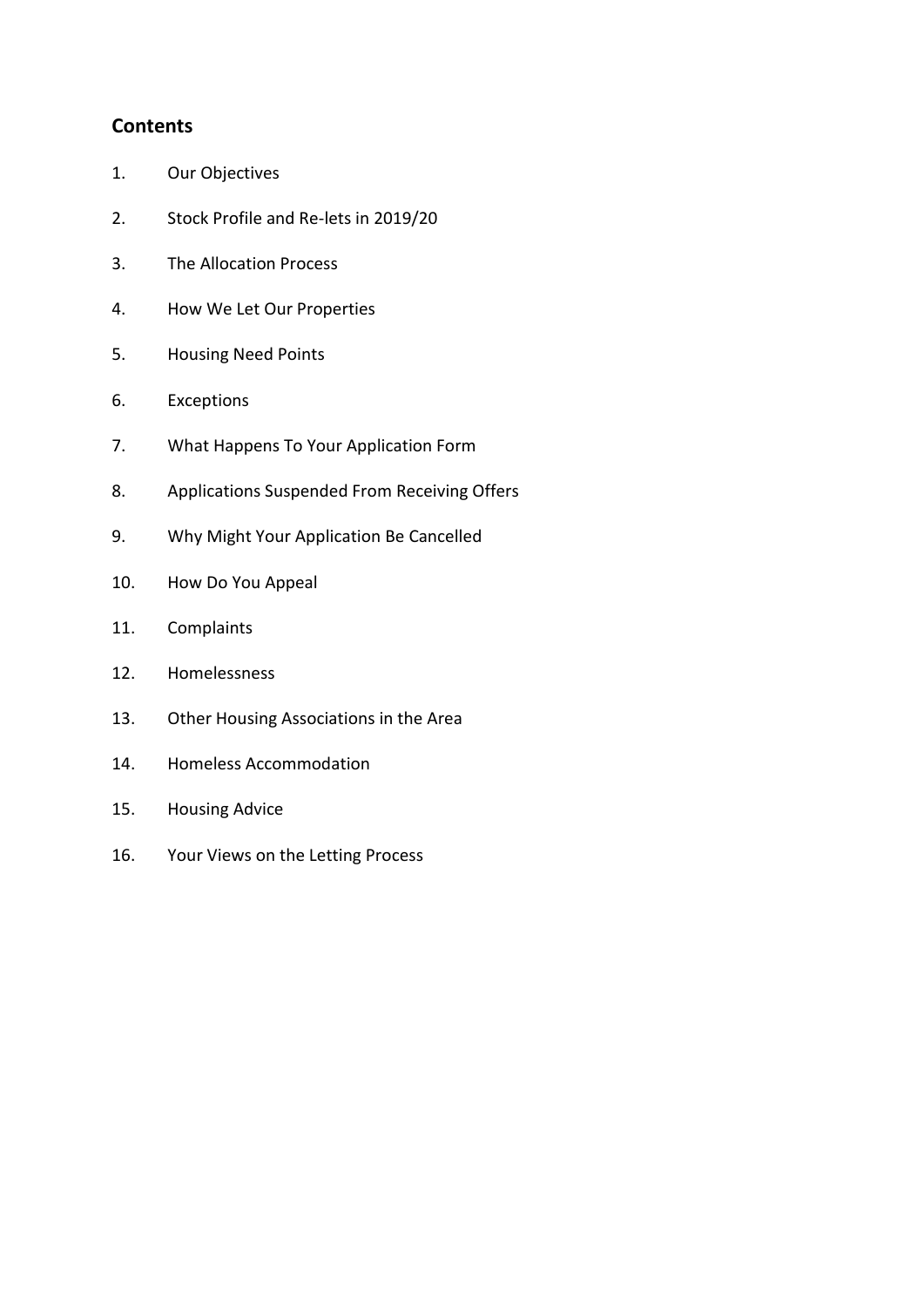# **How Do We Let Our Properties?**

# **1. Our Objectives**

The outcome of the lettings process is to ensure that we maximise applicants choice, help sustain communities and ensure that those in greatest need have access to a reasonable preference of property locations and types.

# **2. Stock Profile and Re-Lets in 2019/20**

To help you make an informed choice about where you wish to be considered for re-housing the tables below details the number of properties broken down by area, street, size and relets during the financial year 2019/20. The majority of our stock is tenement properties in Elderpark. When completing the application form tick the streets you wish to consider. If you would like further information please contact the housing department.

| <b>Streets</b>           | No 1 & 2       | <b>Lets</b>    | No <sub>3</sub> | Lets           | <b>No</b>      | <b>Lets</b> |
|--------------------------|----------------|----------------|-----------------|----------------|----------------|-------------|
|                          | Apts.          | 2019/20        | Apts.           | 2019/20        | 4/5Apts.       | 2019/20     |
| Craigton Road            | 42             | 4              | 37              | 3              | 3              | 0           |
| Crossloan Road           | 43             | 2              | 56              | 7              | 7              | 0           |
| <b>Elderpark Street</b>  | 70             | 5              | 143             | 7              | 15             | 1           |
| Langlands Road           | 69             | 11             | 42              | $\overline{2}$ | 3              | 0           |
| Nimmo Drive              | 28             | 8              | 10              | 4              | $\overline{2}$ | 0           |
| Uist Street              | 104            | 18             | 94              | 7              | 14             | 4           |
| <b>Elder Street</b>      | $\overline{4}$ | 1              | 10              | $\mathbf{1}$   | 11             | 0           |
| <b>Garmouth Gardens</b>  | 15             | 3              | 7               | $\Omega$       | 10             | 0           |
| <b>Garmouth Street</b>   | 9              | $\Omega$       | 8               | $\mathbf{1}$   | 23             | 1           |
| <b>Greenfield Street</b> | 6              | $\overline{0}$ | $\overline{2}$  | 0              | N/A            | N/A         |
| <b>Harhill Street</b>    | $\overline{4}$ | $\Omega$       | 14              | $\mathbf{1}$   | 14             | 0           |
| <b>Garmouth Place</b>    | N/A            | N/A            | 13              | 0              | 8              | 0           |
| Govan Road               | 8              | 0              | 8               | 0              | N/A            | N/A         |
| <b>Fairfield Estate</b>  | 8              | 0              | 8               | 1              | 26             | $\mathbf 0$ |

#### **Elderpark Area**

#### **Cessnock Area**

| <b>Streets</b>               | No 1 & 2 | <b>Lets</b> | No <sub>3</sub> | Lets    | No $4/5$ | Lets    |
|------------------------------|----------|-------------|-----------------|---------|----------|---------|
|                              | Apts.    | 2019/20     | Apts.           | 2019/20 | Apts.    | 2019/20 |
| Brand Street & Harley Street | 14       | -           |                 |         |          |         |

#### **Ibrox Area**

| <b>Streets</b>            | No 1 & 2    | Lets    | No <sub>3</sub> | Lets    | No 4        | Lets    |
|---------------------------|-------------|---------|-----------------|---------|-------------|---------|
|                           | <b>Apts</b> | 2019/20 | <b>Apts</b>     | 2019/20 | <b>Apts</b> | 2019/20 |
| <b>Brighton Place</b>     | 15          |         |                 |         | N/A         | N/A     |
| <b>Clynder Street</b>     | 43          |         | 56              |         |             |         |
| Summertown Rd & Briton St | 20          |         |                 |         | N/A         | N/A     |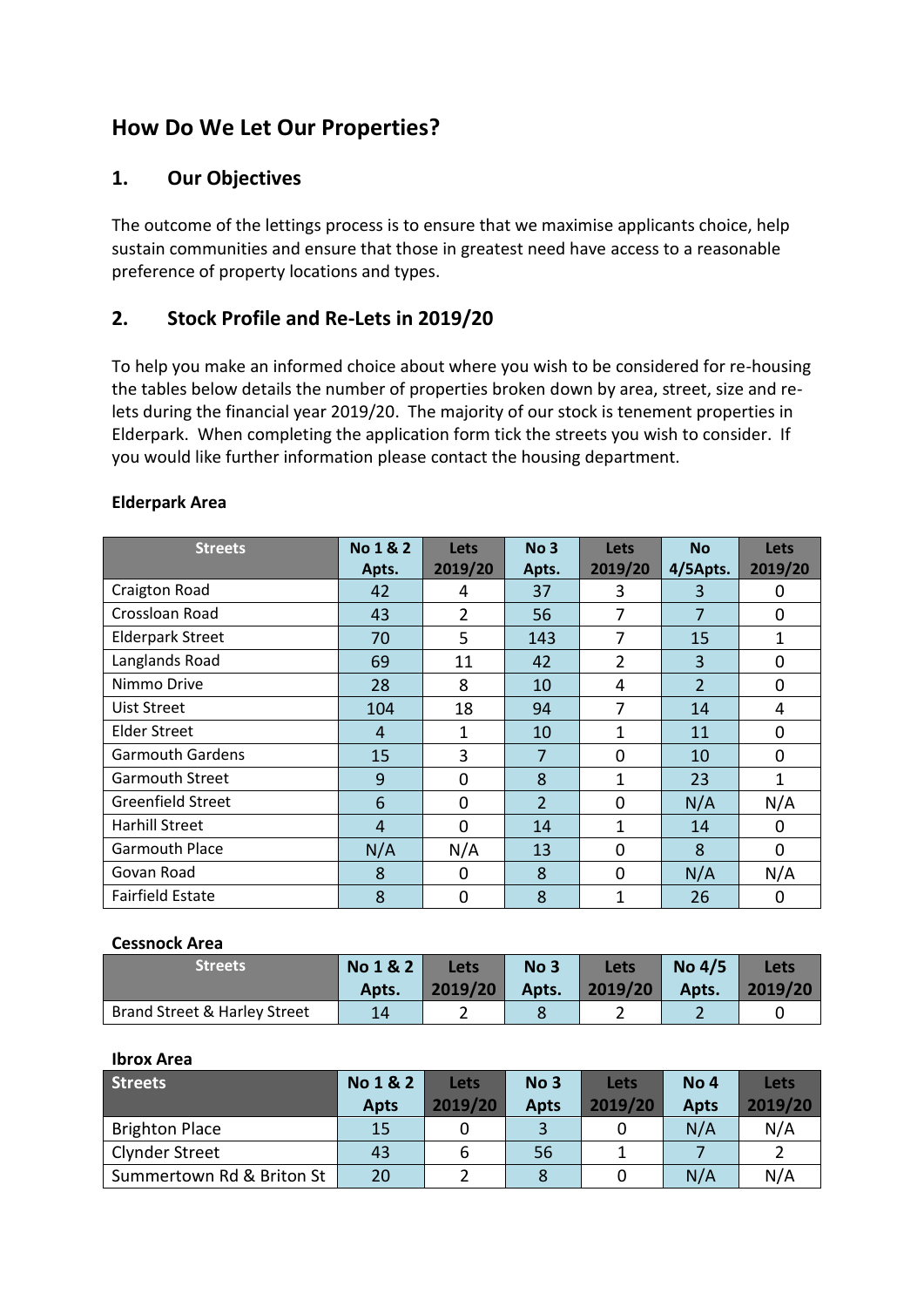| Skene Road, Rhynie Drive & |  |  |  |
|----------------------------|--|--|--|
| Hinshelwood Drive          |  |  |  |

#### **Kinning Park Area**

| <b>Streets</b>            | No 1 & 2<br><b>Apts</b> | Lets<br>2019/20 | No <sub>3</sub><br><b>Apts</b> | Lets<br>2019/20 | <b>No 4 &amp;</b><br>5 Apts | Lets<br>2019/20 |
|---------------------------|-------------------------|-----------------|--------------------------------|-----------------|-----------------------------|-----------------|
| Scotland Street           | 20                      |                 |                                |                 |                             |                 |
| Lambhill St & Cornwall St |                         |                 |                                |                 |                             |                 |

# **Elderpark Housing as 11 6apartments and 26 5apartments, none of which became available to let in 2019/20**

#### **3. The Allocation Process**

#### **What Property Size do you qualify for?**

The Association determines what size of property you will be considered for. Our occupancy standards are detailed below:

- Children of the same sex are expected to share a bedroom up to sixteen years
- Children of the opposite sex over eight years old should have separate bedrooms \*
- No more than two children should normally share a bedroom
- Adults should not share a bedroom with a child
- Single elderly applicants of pension credit age will be considered for a two bedroom property
- Adults with access arrangements will be considered for a two bedroom property \*

\*Subject to applicants signing a disclaimer stating that they will pay the bedroom tax

#### **4. How We Let Our Properties**

| Priority        | <b>Category of Application and Percentage of Lets</b> |
|-----------------|-------------------------------------------------------|
| 1 <sup>st</sup> | Transfer Waiting List 17% of lets                     |
| 2 <sub>nd</sub> | Statutory Homeless 40% of lets                        |
| 2rd             | <b>Waiting List A</b>                                 |
|                 | Homeless (as assessed by Elderpark) 20%               |
|                 | Waiting List B 80%                                    |

We let these properties in descending order as follows:

Firstly a quota of 17% of lets go to Elderpark Housing Association tenants

40% of our lets to 'Statutory' homeless applicants referred to us by Glasgow City Council, subject to suitable accommodation

It terms of waiting list applicants the waiting list is broken into two groups: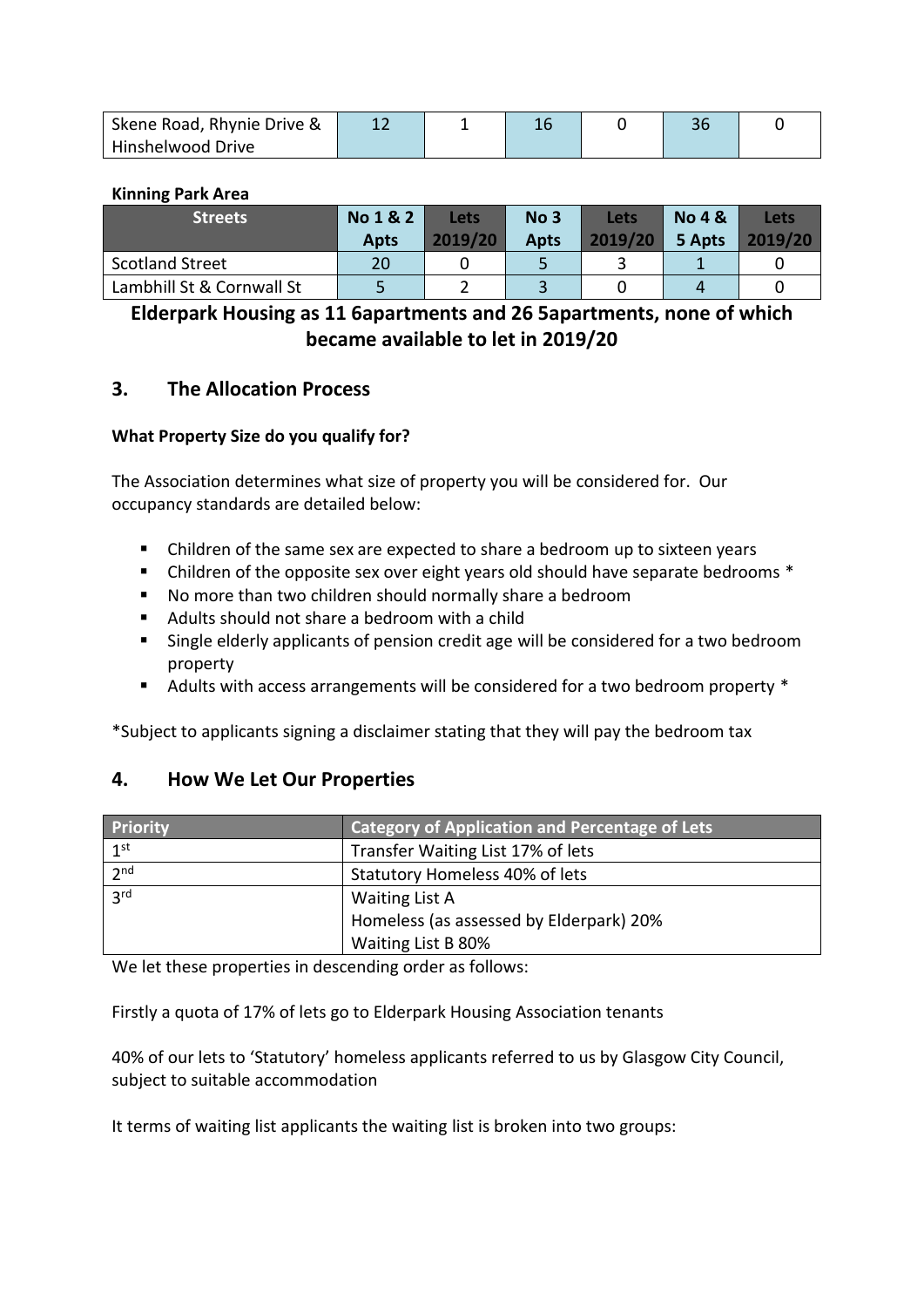- **A** Homeless people as assess by Elderpark Housing will receive 20% of the remaining lets
- **B** Waiting list applicants will receive 80% of the remaining lets. These applicants are prioritised in terms of housing needs indicators detailed below. The onus is on the applicant to provide the necessary information before points can be awarded.

The percentages outlined in the quotas are not absolute figures which must be attained. Rather, they show how we hope to ensure a balance in our overall annual lettings to each group.

# **5. Housing Need Points**

| <b>Waiting List A</b>                                                                                                                                                                                                                                                                                                                                                                                                                              | <b>Points</b>                                      |
|----------------------------------------------------------------------------------------------------------------------------------------------------------------------------------------------------------------------------------------------------------------------------------------------------------------------------------------------------------------------------------------------------------------------------------------------------|----------------------------------------------------|
| Homelessness as Assessed by Elderpark Housing<br>You are treated as threatened with homelessness or if you are<br>likely to become homeless and can provide supporting<br>documentation. For example, you have received a written notice<br>to leave, you are a lodger and have been asked to leave or your<br>home is due to be re-possessed. Or you are living in a hostel, living<br>in a moveable structure or leaving long term hospital care | 40                                                 |
|                                                                                                                                                                                                                                                                                                                                                                                                                                                    |                                                    |
| <b>Waiting List B</b>                                                                                                                                                                                                                                                                                                                                                                                                                              | <b>Points</b>                                      |
| <b>Insecure tenure</b><br>You have a short assured tenancy<br>Your relationship has broken down and you need to move<br>You have financial problems and are struggling to pay your<br>mortgage                                                                                                                                                                                                                                                     | 15                                                 |
| <b>Insecure tenure</b>                                                                                                                                                                                                                                                                                                                                                                                                                             |                                                    |
| You live with family and friends                                                                                                                                                                                                                                                                                                                                                                                                                   | 10                                                 |
| <b>Housing Below Tolerable Standard</b><br>To fail the standard a house must be lacking in basic amenities or<br>be in an extremely poor condition. Documentary evidence can be<br>obtained from the City Council                                                                                                                                                                                                                                  | 30                                                 |
| <b>Poor Energy Efficiency &amp; Dampness</b><br>Dampness<br>Within reason there is an onus on the applicant to provide<br>evidence of the above such as providing an Energy Performance                                                                                                                                                                                                                                                            | 10                                                 |
| Certificate                                                                                                                                                                                                                                                                                                                                                                                                                                        |                                                    |
| <b>Sharing Amenities</b>                                                                                                                                                                                                                                                                                                                                                                                                                           |                                                    |
| Applicant sharing kitchen/cooking facilities with another<br>household<br>Applicant sharing a living room with another household<br>Applicant sharing W.C. Shower/Bath with another household                                                                                                                                                                                                                                                      | $\overline{2}$<br>$\overline{2}$<br>$\overline{2}$ |
| <b>Medical Factors</b>                                                                                                                                                                                                                                                                                                                                                                                                                             | <b>Essential 25</b>                                |
| Where current accommodation is unsuitable because of a medical<br>condition.                                                                                                                                                                                                                                                                                                                                                                       | Advisable 15                                       |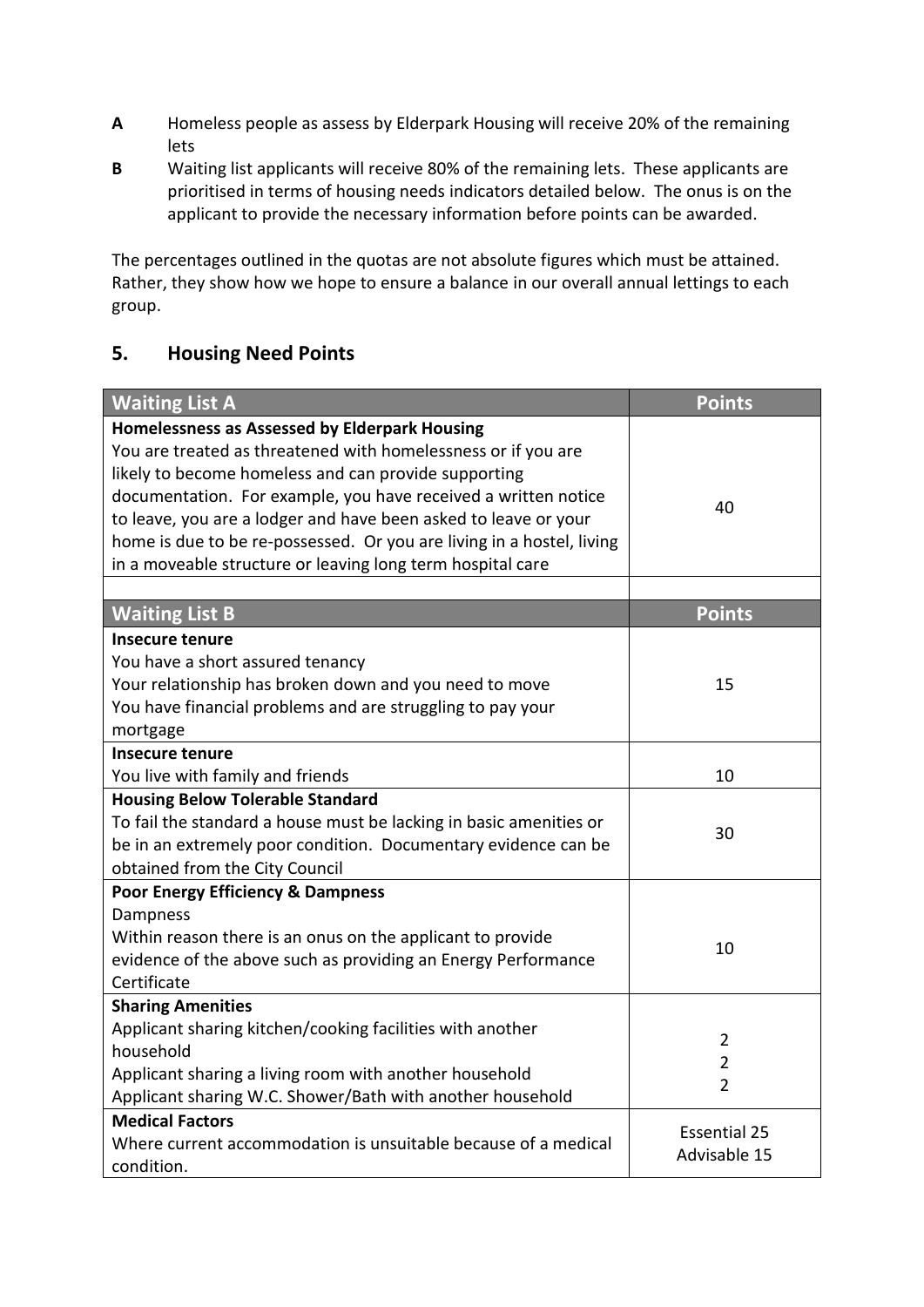| You must complete a medical self-assessment form and we may             |                       |
|-------------------------------------------------------------------------|-----------------------|
| ask for confirmation from a medical specialist                          |                       |
| Abuse, Harassment, Discrimination or Victimisation                      |                       |
| If yes, please provide evidence from appropriate agencies such as       |                       |
| Social Work, The West of Scotland Racial Equality Council, Social       |                       |
| Registered Landlord and or the Police. (Abuse includes domestic         | 25                    |
| violence, harassment, threatening conduct and any other conduct         |                       |
| giving rise, or likely to give rise to physical or mental injury, fear, |                       |
| alarm or distress)                                                      |                       |
| <b>Social Grounds</b>                                                   |                       |
| i.e.to move near someone to give or receive support                     | 8                     |
| To move nearer employment/education/training                            | $\mathsf{\mathsf{R}}$ |
| <b>Flat Share</b>                                                       |                       |
| Where two unrelated individuals wish to flat share. N.B you would       | 8                     |
| still be regarded as joint tenants and be joint and severally liable    |                       |
| Overcrowding/Under Occupation *                                         |                       |
| For every first bedroom needed/not needed                               | 8                     |
| For every second and subsequent bedroom needed/not needed               | 4                     |
|                                                                         |                       |
| Maximum overcrowding/under occupation points                            | 12                    |

\* Under occupation points apply to social housing tenants only

## **6. Exceptions**

We aim to make the best use of our properties, e.g. an adapted property would be offered to applicants who require such adaptions.

Out with the points based system the Association may let a property to try and resolve a management issue. This is known as a 'sensitive' let.

If the person is vulnerable and may not be able to sustain their tenancy their application could be overlooked until appropriate support is in place.

# **7. What Happens To Your Application Form**

Before we can process your application we need the following information:

Your name and address, national insurance number, date of birth, household composition, proof of your identity and proof of address within the last 3 months.

We encourage people to call into the office to complete the form. You can receive advice on the prospects of being re-housed in your chosen area and also information about other housing options which may interest you.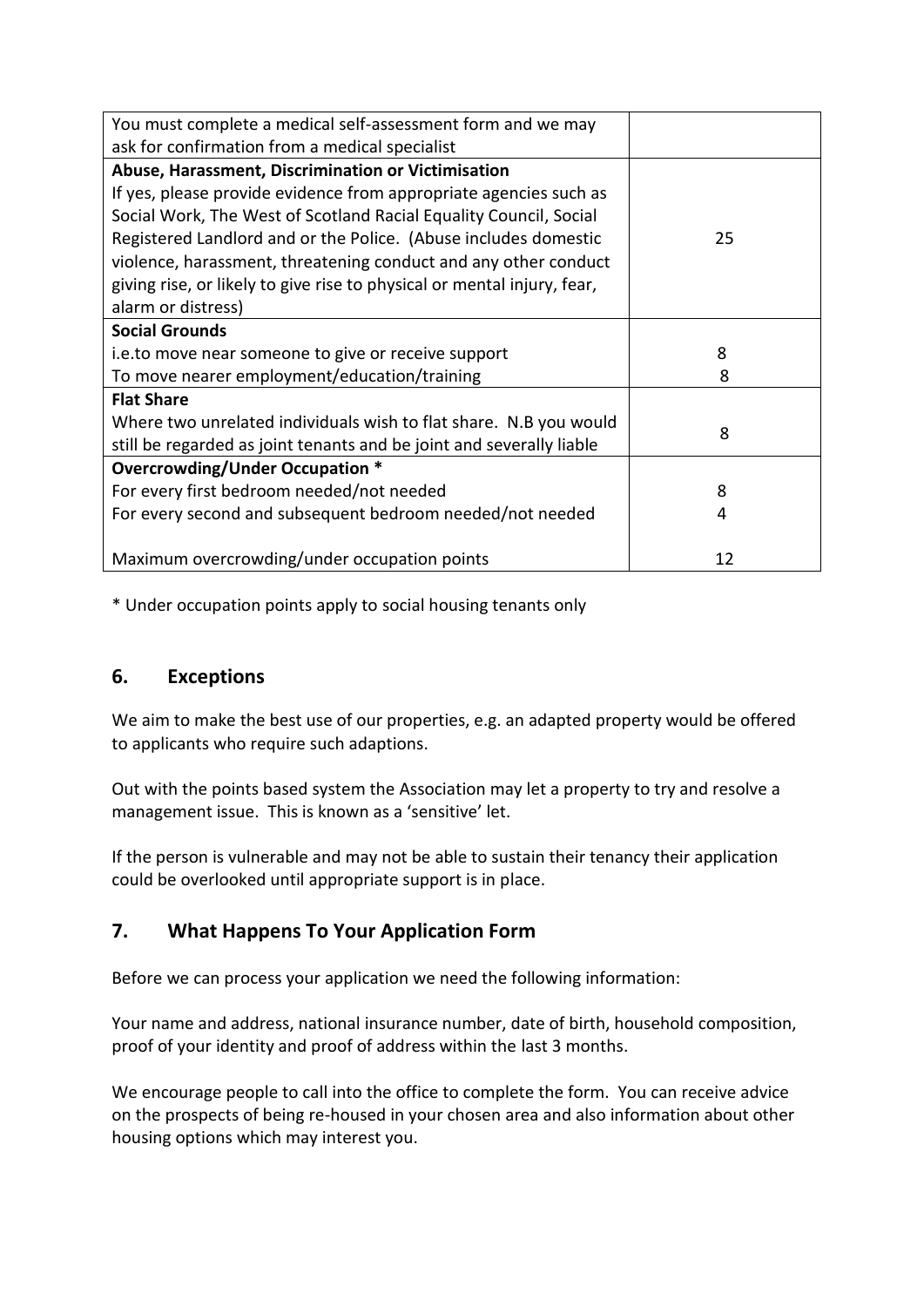In acknowledging your application form we will confirm what points you have been awarded, the size of the property you will be considered for and the category of your application.

Before we offer you a property we may contact you to carry out a pre-tenancy interview and verify your details. We also need details of previous residencies and a reference if appropriate from you current or previous landlord. The purpose of this is to confirm your housing circumstances and advise of agencies that may be useful in helping you with your tenancy obligations.

Applicants will be advised at sign up stage that the portion of rent due for that month must be paid, with the exception of people on Housing Benefit and Universal Credit. If no payment is made the offer may be withdrawn. UC claimants must update their journal at the sign up otherwise keys will be withheld.

# **8. Applicants Suspended from Receiving Offers**

Applicants may be suspended from receiving offers in order to protect the interests of the Association, existing tenants and in some cases the applicant. Where we receive information that an application should be suspended, the applicant will be notified right away. They will be advised how long the suspension will last or be given clear information about what action they need to take in order for the suspension to be lifted. Applicants will be advised that they can appeal any decision using out internal appeal procedures. The reasons for suspension are as follows:

#### **Tenancy Related Debt**

If an applicant owes a tenancy related debt in excess of one month's rent their application will normally be suspended until such time as they verify that they have kept to an agreement to pay off their debt and they have been adhering to that arrangement for three months or more. When deciding to suspend an application we will take into account the reason for the debt and if it is likely to recur.

#### **Abuses of the Allocations Process by Applicants**

Where the applicant has deliberately distorted the information provided in order to gain advantage the Association may suspend an application for up to one year

#### **Anti-social Behaviour**

Serious anti-social behaviour including racial harassment, drug dealing, noise pollution, vandalism and acting in a violent and threatening manner which has been confirmed by an official source. Each case will be considered on its own merits and an appropriate length of suspension determined.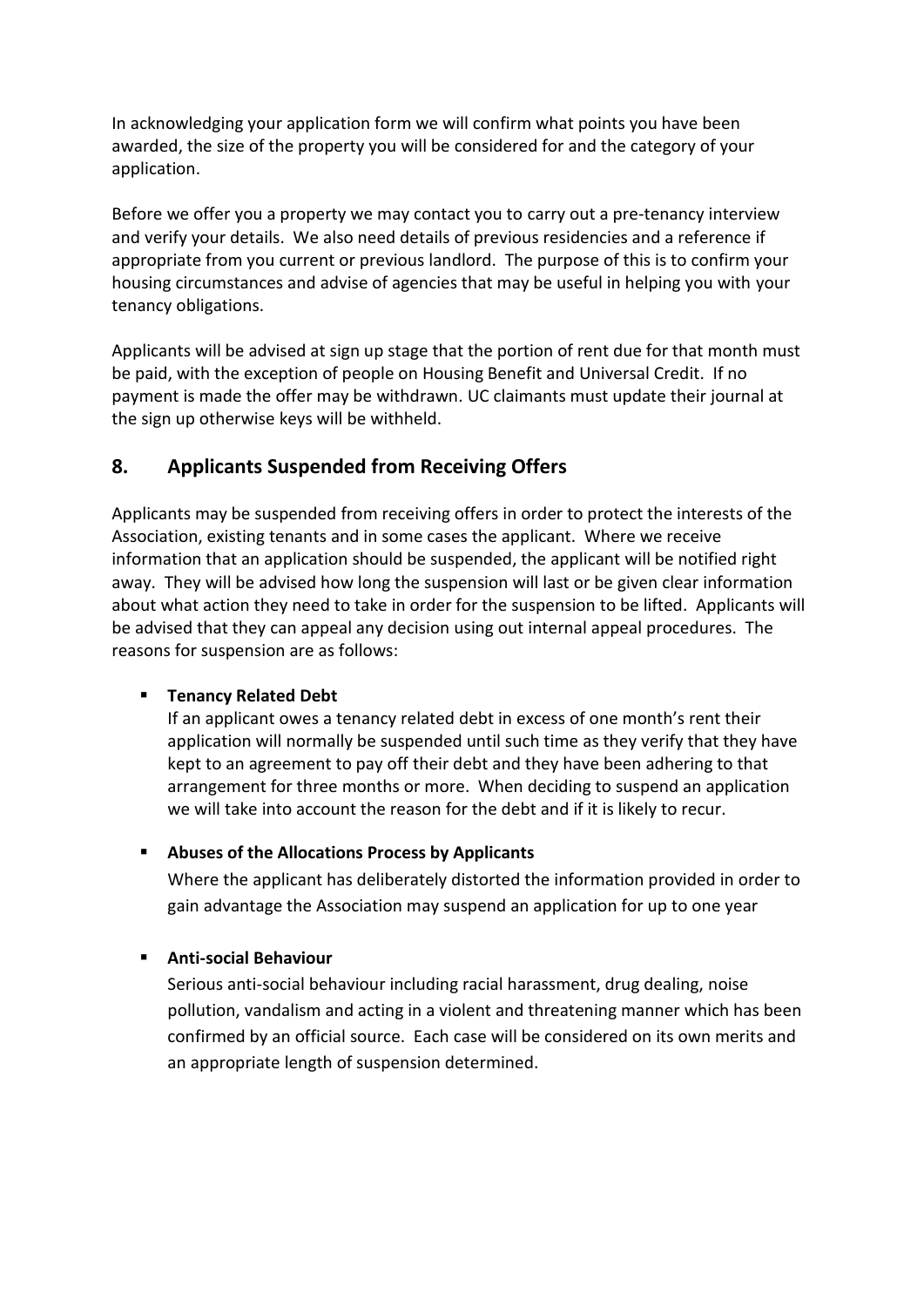#### **Voluntary Suspension**

An applicant may advise that they do not wish to be considered for an offer for a period of time. These suspensions will be recorded as voluntary suspension on our system and reactivated in accordance with their wishes.

#### **Offers of Accommodation**

We aim to maximise choice by giving you information on the likelihood of being re-housed in your preferred location. This also means you will not be penalised for refusing offers. Should you refuse an offer please provide a reason so that we can better match your requirements to available properties.

#### **Failure to respond to Communications**

We hope you can understand that to manage the waiting list effectively we need up to date information. This means that should you fail to respond to communications regarding additional information or in relation to an offer of housing we will invite you to review your application. The procedure will follow that for the waiting list review and failure to confirm your desire to remain on the list will result in your application being cancelled.

# **9. Why Would Your Application Be Cancelled?**

An application will be cancelled from the list under the following circumstances:

- **When an applicant has been re-housed**
- **When an applicant did not reply to our waiting list review**
- **When an applicant has requested that the application is taken off the list. (In such circumstances we will ask for this to be confirmed in writing)**
- **When an applicant dies**

## **10. How Do You Appeal?**

If an applicant is dissatisfied regarding any decision made during the allocation process, they have the right to appeal. For example, the applicant may be of the opinion that the points awarded do not reflect the circumstances accurately, or that their application should not be suspended. The appeal goes to the Housing Manager; if the applicant is not satisfied it is passed to the Director of Housing and Customer Services. The applicant may be required to provide evidence to support their appeal.

## **11. Complaints**

Appeals must be distinguished from complaints for which a separate procedure exists. For example, complaints could involve applicants not receiving offers of housing that they are entitled to, or our failure to provide services in line with our customer service standards.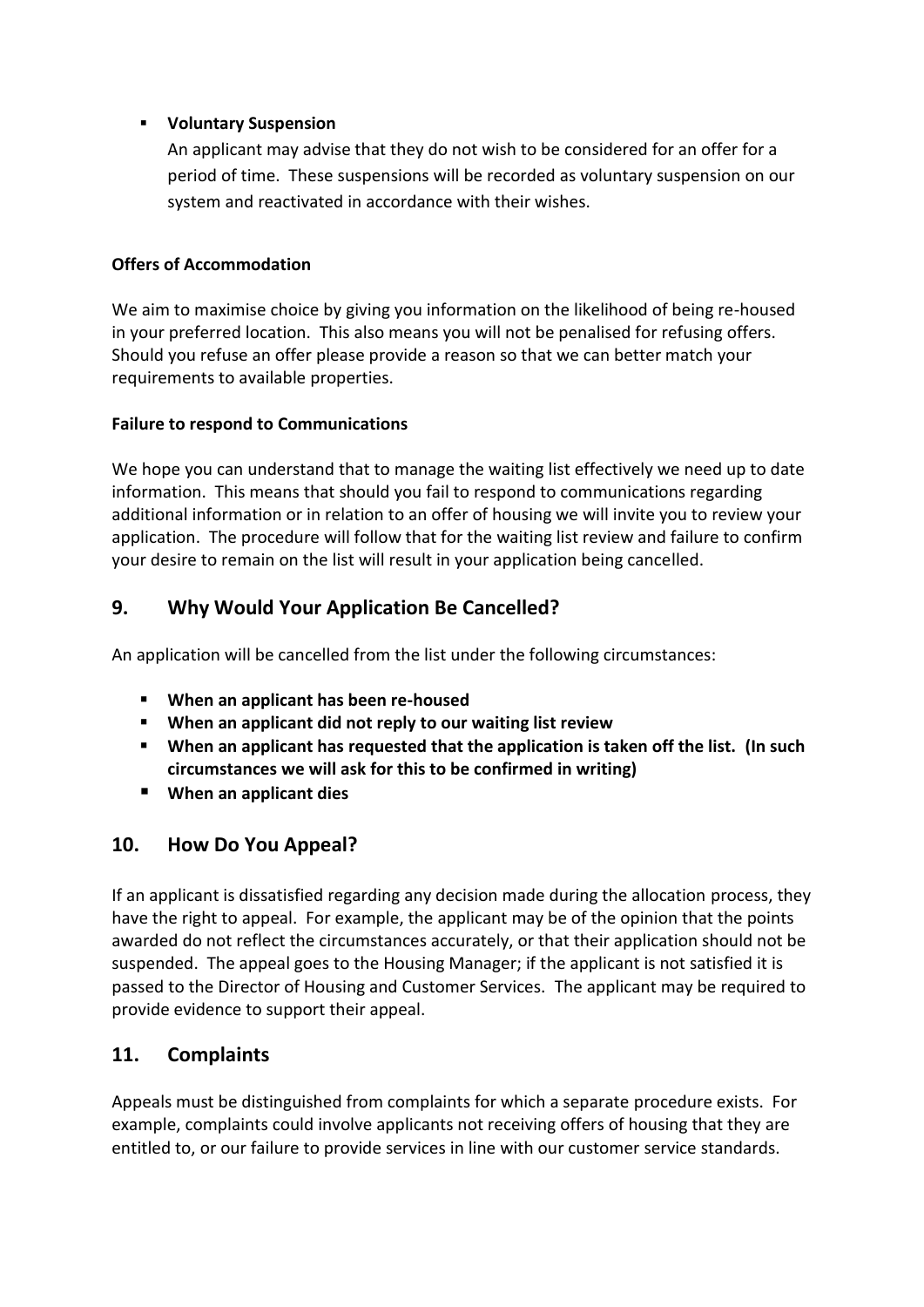Details of how to complain are contained in a separate leaflet entitled 'Complaints Booklet' which can be obtained at our main office or via the website: [www.elderpark.org](http://www.elderpark.org/). The complaints procedure details the timescale the Association has to resolve different types of complaints. If you are dissatisfied with the outcome of your complaint after the Association has completed its investigation or to seek other independent advice you can contact the:

**Scottish Public Services Ombudsman 4 Melville Street Edinburgh, EH3 7NS Telephone 0870 011 5378 Email**: [enquiries@scottishombudsman.org.uk](mailto:enquiries@scottishombudsman.org.uk)

# **Data Protection**

On 25 May 2018, the most significant piece of European data protection legislation to be introduced in over 20 years will come into force. The EU General Data Protection Regulation (GDPR) replaces the 1995 EU Data Protection Directive. The GDPR strengthens the rights that individuals have regarding personal data relating to them and seeks to unify data protection laws across Europe, regardless of where that data is processed.

All information provided within this application will be treated in confidence and comply with the GDPR. The Association will process the information contained in this application form and any other relevant information we obtain in connection with the application in a number of ways.

Our lawful basis for processing is for the purposes of your application for housing. We take the protection of your privacy seriously and will never hand your data over to any third parties unless we have to for legal reasons. By becoming a member, or accessing our services, you accept these terms and by signing this application form you give consent to process the information in the above way.

Full details are included in our Privacy Policy, copies of which are available on request.

## **12. Homelessness**

If you are homeless or threatened with homelessness you should contact the local South Casework Team who will assess your housing situation and advise you on your housing options.

South Community Homelessness Service Rowanpark Ardlaw Street Govan Glasgow G51 32X Tel: 0141 276 8201 Opening Times: 8.45am – 4.45pm Monday to Thursday 8.45am – 3.55pm on Fridays.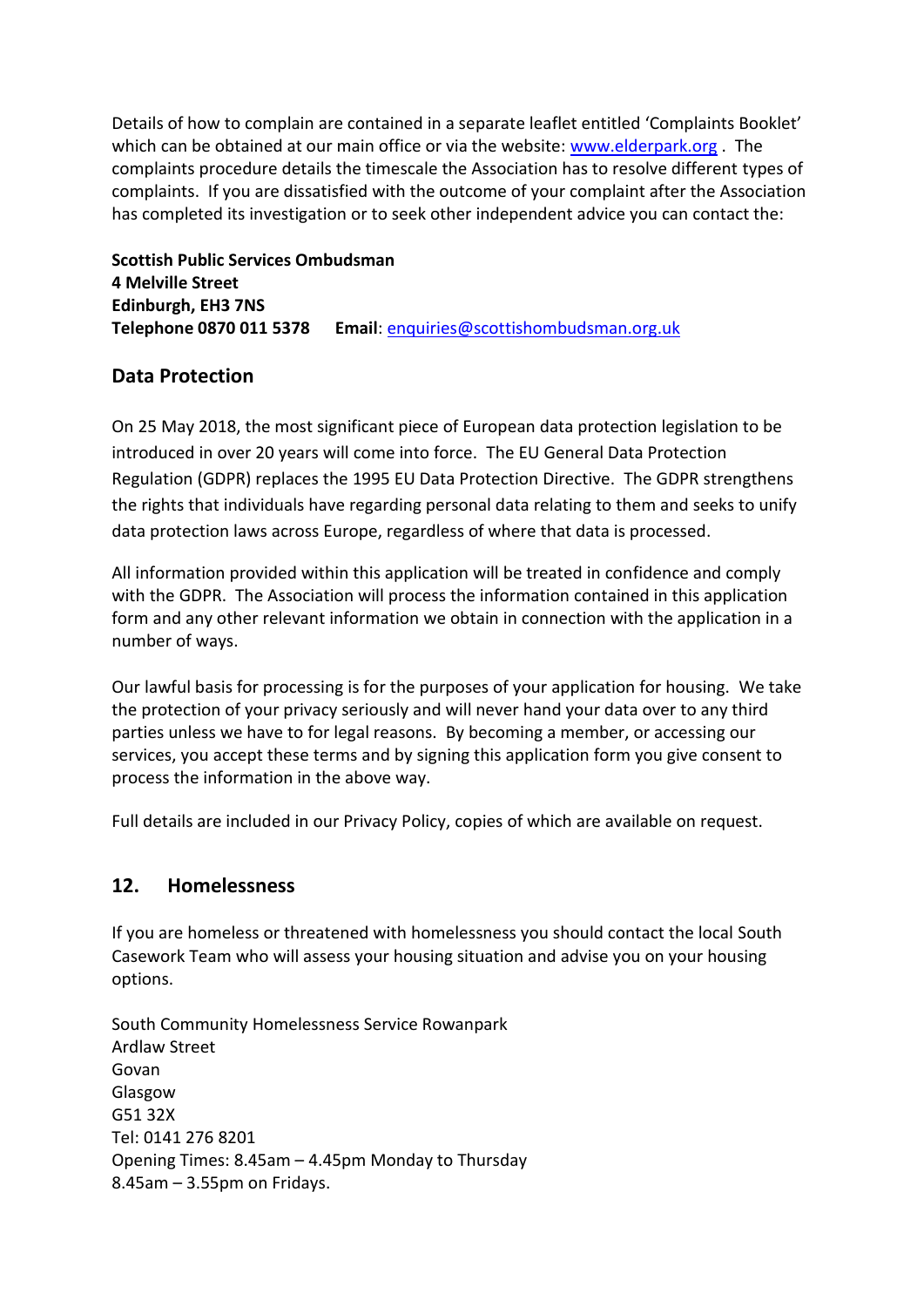Out of hours homelessness Service: Tel: 0800 838 502

# **13. Other Housing Associations in the Area**

| <b>Glasgow Housing</b>       | <b>Govan Housing Association</b> | <b>Linthouse Housing</b> |
|------------------------------|----------------------------------|--------------------------|
| <b>Association</b>           | <b>35 McKechnie Srteet</b>       | <b>Association</b>       |
| 1 Dava Street (local office) | Glasgow                          | 1 Cressy Street          |
| Glasgow                      | <b>G51 3AQ</b>                   | Glasgow                  |
| <b>G51 2BF</b>               | Tel: 0141 440 0308               | <b>G51 4RB</b>           |
| Tel: 0141 274 8720           |                                  | Tel: 0141 445 4418       |

# **14. Homeless Accommodation**

| <b>Shared Living</b>           | <b>Salvation Army</b>         | <b>Quarriers Stopover</b>   |
|--------------------------------|-------------------------------|-----------------------------|
| <b>472 Ballater Street</b>     | <b>Hope House</b>             | (16-24 yr old)              |
| Glasgow G5 0QW                 | 14 Clyde Street               | <b>189 Pollokshaws Road</b> |
| Tel: 0141 4186994              | Glasgow                       | Glasgow                     |
| sharedliving@simonscotland.org | <b>G1 5HN</b>                 | <b>G41 1PS</b>              |
|                                | Tel: 0141 552 0537            | Tel: 0141 420 3121          |
| <b>Talbot Association</b>      | <b>Turning Point Scotland</b> |                             |
| <b>Kingston Halls</b>          | Link Up                       |                             |
| <b>Direct Access Hostel</b>    | <b>112 Commerce Street</b>    |                             |
| 344 Paisley Road               | Glasgow                       |                             |
| Glasgow                        | <b>G5 8DW</b>                 |                             |
| <b>G5 8RE</b>                  | Tel: 0141 420 1929            |                             |
| Tel: 0141 418 0955             |                               |                             |

# **15. Housing Advice**

| <b>Govan Law Centre</b>  | <b>Glasgow Women's</b> | <b>Glasgow Centre for</b> | <b>Shelter Glasgow</b>        |
|--------------------------|------------------------|---------------------------|-------------------------------|
| <b>Orkney Street</b>     | Aid                    | <b>Inclusive Living</b>   | <b>Advice 1st Floor Suite</b> |
| <b>Enterprise Centre</b> | 4 <sup>th</sup> Floor  | 115-127 Brook             | 2                             |
| Glasgow                  | <b>30 Bell Street</b>  | <b>Street</b>             | <b>Breckenridge House</b>     |
| <b>G51 3LB</b>           | Glasgow                | Glasgow                   | 274 Sauchiehall               |
| Tel 0141 445 3756        | <b>G1 1LG</b>          | <b>G40 3AP</b>            | <b>Street</b>                 |
|                          | Tel: 0141 553 2022     | Tel: 0141 550 4455        | Glasgow                       |
|                          |                        |                           | <b>G2 3EH</b>                 |
|                          |                        |                           | Tel: 0808 800 4444            |
|                          |                        |                           |                               |